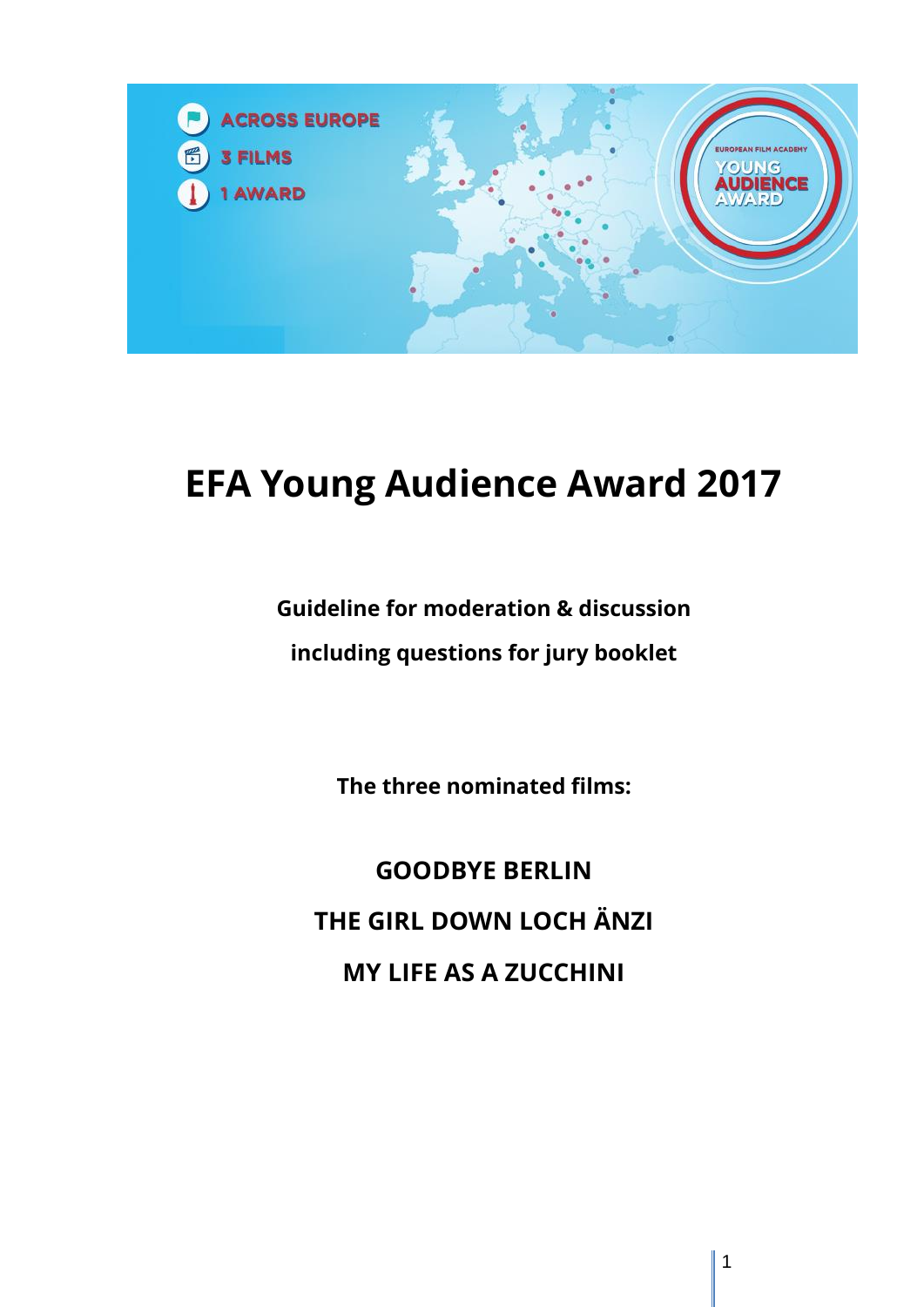# **EFA Young Audience Award 2017**

This year's nominations were chosen by an international committee consisting of Illia Dyadik (Children KinoFest /Ukraine), Michael Harbauer (Sächsischer Kinder- und Jugendfilmdienst e.V. /Germany), Selma Mehadžić (Zagreb Film Festival/Croatia), Marta Nieto Postigo (Drac Màgic/Spain) and Hilde Steenssens (Filemon/Belgium).

On Young Audience Film Day on 7 May, the three nominated films will be screened to audiences of 12-14 year-olds in the following 31 countries across Europe:

AUSTRIA: St. Pölten & Vienna BELGIUM: Brussels BOSNIA & HERZEGOVINA: Sarajevo BULGARIA: Sofia CROATIA: Zagreb CZECH REPUBLIC: Prague DENMARK: Aalborg ESTONIA: Tallinn FINLAND: Helsinki GERMANY: Berlin & Erfurt GREECE: Athens HUNGARY: Budapest ISRAEL: Tel Aviv ITALY: Florence, Rome & Turin KOSOVO: Prizren LATVIA: Riga LITHUANIA: Vilnius LUXEMBOURG: Luxembourg FYR MACEDONIA: Skopje MALTA: Valletta MONTENEGRO: Podgorica THE NETHERLANDS: Amsterdam POLAND: Łodz, Warsaw & Wrocław PORTUGAL: Lisbon ROMANIA: Cluj-Napoca SERBIA: Novi Sad SLOVAKIA: Bratislava SLOVENIA: Izola SPAIN: Barcelona TURKEY: Istanbul UK: London

And it is the young audience that will act as a jury and vote for the winner right after the screenings. In a truly European vote, jury speakers will then transmit the national results live via video conference to Erfurt (Germany) where the winner will be announced in an award ceremony streamed live on:

[http://yaa.europeanfilmawards.eu/en\\_EN/yaa-2017](http://yaa.europeanfilmawards.eu/en_EN/yaa-2017)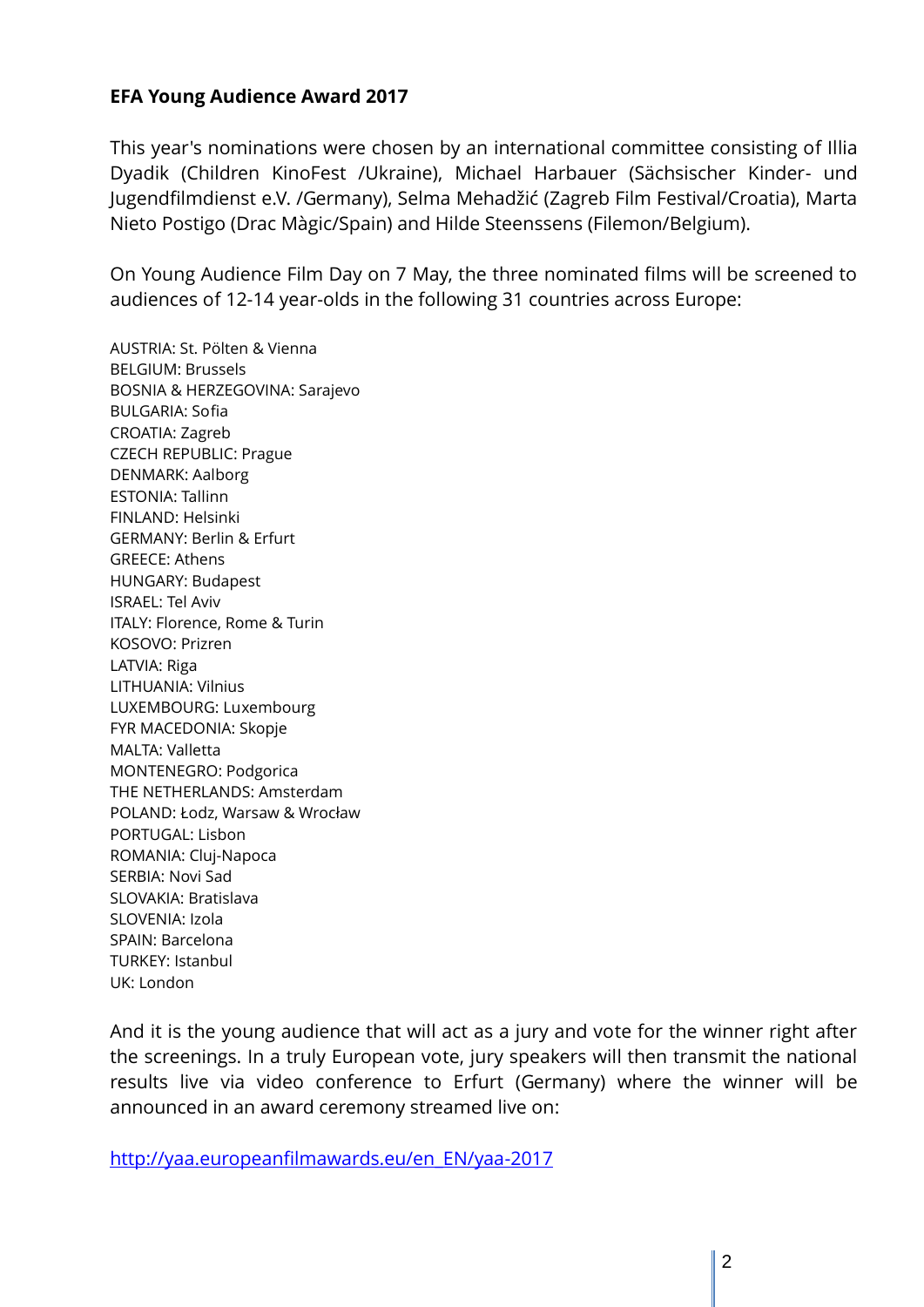# **Notes for the usage of the handout:**

The following guide to the three films nominated for the EFA Young Audience Award focuses on the essential elements and does not purport to take all (significant) aspects of a film into consideration.

In forming a judgement of a film, the work's cinematic aspects are to be considered as important as the subject matter. While thematic aspects might be of great significance, choosing the right cinematic means (or cinematic genre) is essential to telling the story.

The guide itself is presented in the following way:

Each film is introduced on a single page that includes basic information and a summary. This approach has been chosen to ensure that all films are presented on a level playing field. There will also be a brief warning of any possible triggers. The latter is not only intended for young people with recent (and often traumatic) immigration experiences, but is also directed at all potential jury members.

This is followed by the film's most important thematic aspects as well as notes and information on the cinematic realization.

The introductory tips and notes about the films have been kept brief, and consist primarily of information that is useful to have in advance. Ultimately, the aim is to ensure that the young viewers all have an equal opportunity to watch the films without any predetermined ideas or influences from the teacher and thus to be able to form their own initial impression of the film – which can be explored in greater depth in the subsequent discussion.

The list of discussion questions we've provided are meant to be viewed as a catalyst for you and your students – a diving board for you to create your own. Likewise, the questions need not be 'worked through' in order. By nature, each viewing and discussion session will be shaped by its participants, and this fact must be taken into consideration. In other words, the issues that speak to young people, and which they themselves choose to address, should serve as the starting point of your discussion.

Standardized guidelines for judging a film (copies for the participants?) are not essential for reaching a judgement: Such guidelines are optional – a point we ask you to stress in advance.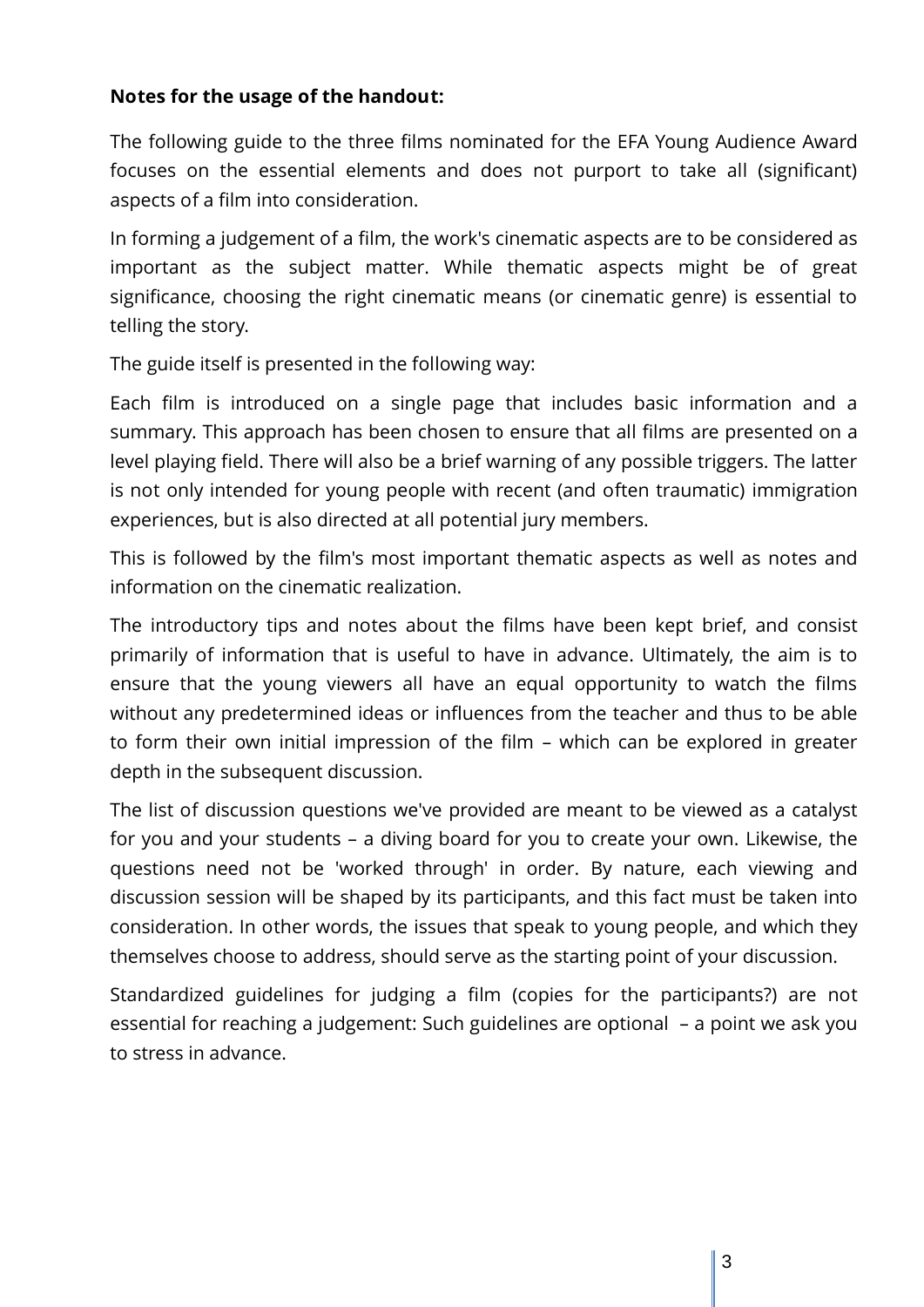# **GOODBYE BERLIN**

OT: Tschick Germany 2016, 93 min. Feature film



**Director** Fatih Akin **Written by** Lars Hubrich, Fatih Akin & Hark Bohm, based on the book "Tschick" (engl. "Why We Took the Car") by Wolfgang Herrndorf **Camera** Rainer Klausmann **Editor** Andrew Bird **Music** Vince Pope **Cast** Tristan Göbel (Maik), Anand Batlibeg Chuluunbaatar (Tschick), Mercedes Müller (Isa), Anja Schneider (Maik's mother), Uwe Bohm (Josef), Udo Samel (Mr. Wagenbach) among others.

**Recommended** from 12 years on **Awards (selection)** Best Youth Film (Bavarian Film Awards 2017)

**Genre** screen adaptation, road movie, coming-of-age film

#### **Summary**

At school, the shy 14-year-old Maik from Berlin's Marzahn district is branded a "psycho". Just at the start of the summer holidays, his mother has to go to rehab once again; and his dad, a businessman, uses the opportunity to go on a "business trip" with his female assistant. When Tschick, the new boy in class, turns up at Maik's home in a Lada car he 'borrowed', the two friends suddenly decide to drive to Wallachia (Romania). It is to be a journey that will forever change Maik and the lives of others.

# **About the production and filmmakers**

The young adult novel "Tschick" published in 2010 and written by the German author Wolfgang Herrndorf (1965-2013) is standard reading in many German schools. The novel was adapted for film by Fatih Akin, the son of Turkish immigrants. He is one of the most successful filmmakers in German and European cinema today.

# **Subjects**

Growing up, family, friendship, love, social outsiders, identity, rebellion

# **Triggers**

The two 14-year-olds, among them a Russian-born German national, repeatedly commit crimes (existing prejudices?), violent fantasies.

**Website** [http://www.tschick-film.de](http://www.tschick-film.de/)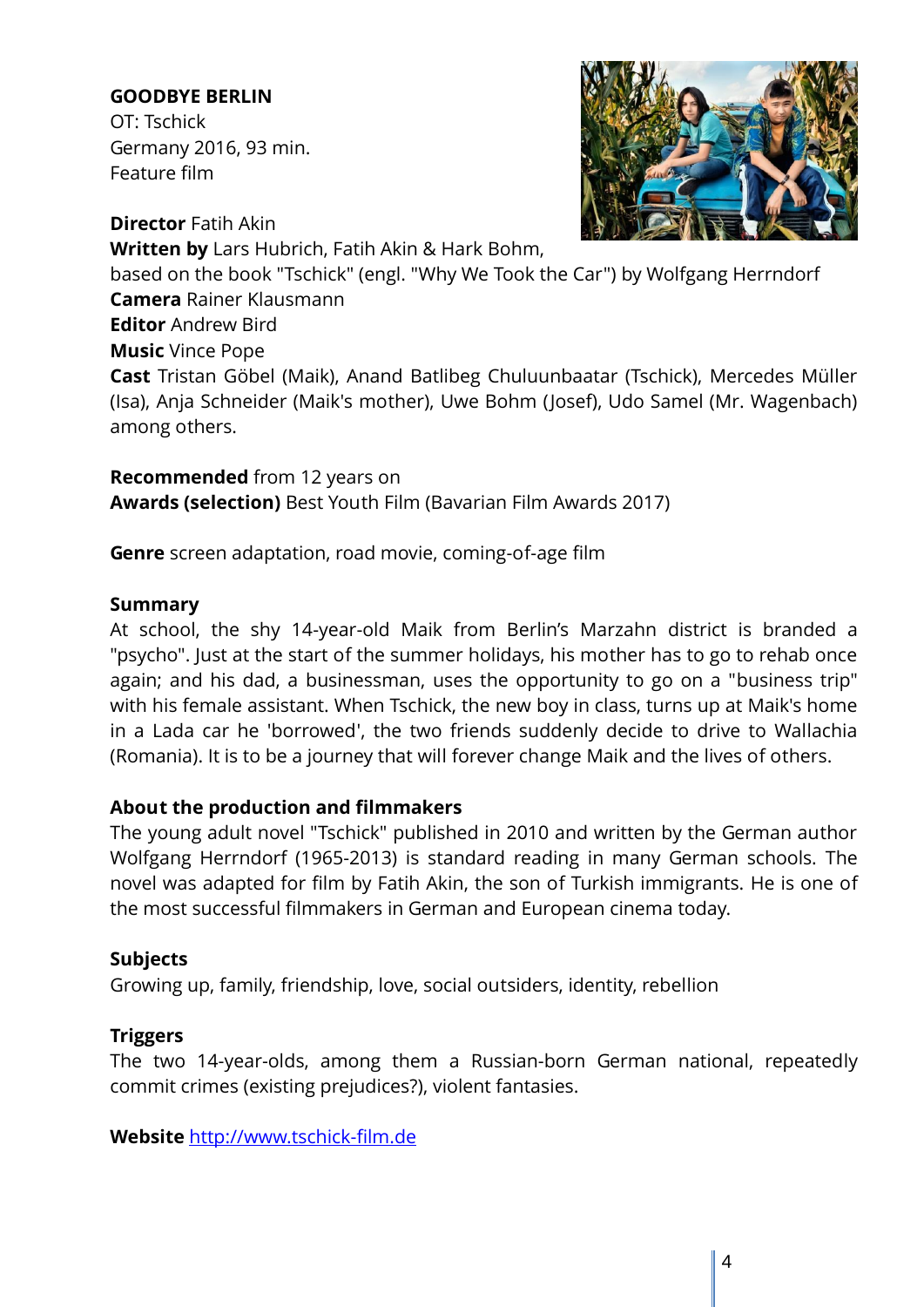# **Essential topics**

### Growing up

In coming-of-age films, the main topic is always, of course, the difficulties of growing up. This includes the need to belong and be accepted, as well as the search for the "meaning" of life, suitable role models, and trying to discover one's (sexual) identity. It often involves a confrontation with one's parents or another adult role model. All these elements are present in the film, even though their journey into the adult world starts off with these two underage drivers taking a car out for a joyride.

In a feature film that attempts to portray how young people on the verge of adulthood feel about life, what teens do is less important than how and why they do it. Author Wolfgang Herrndorf, who wrote this best-selling novel, recalls in "Tschick" (engl. "Why We Took the Car") how he felt as a teenager. Director Fatih Akin who, incidentally, only joined the film project shortly before shooting began, has managed to crystallize the essential message of the book while adopting a cinematic style that accommodates the viewing habits of today's young adult audience.

#### Social outsiders

The story is told from the perspective of 14-year-old Maik, who feels like the only outsider in his entire class at school. His peers barely seem to notice him; and Maik is the only person who doesn't get invited to the birthday party of his popular classmate, Tatjana, with whom he is secretly in love. He is insultingly called "psycho" after describing – with undeniable literary talent – his alcoholic mother in a school essay. He and his rich parents live in a bungalow-style home with a swimming pool in the generally less-affluent district of Marzahn. It was in this part of East Berlin that the largest prefabricated housing block development of the GDR was built.

Just before the end of the school year, "Tschick", a Russian with German heritage, joins Maik's class. So-called "returnee settlers" like Tschick are ethnic Germans from the successor states of the former Soviet Union and other East European countries who are legally entitled to residency in Germany following an entry process. Initially the two teenagers can't stand each other, not least because the much taller Russian German often reeks of alcohol like Maik's mother. In class, Tschick is immediately labelled an "Asi" (antisocial person) and ostracised. This unpleasant fate seems to be the one thing the boys have in common. During their journey through provincial Eastern Germany in a stolen Lada (the biggest car manufacturer in Russia and Eastern Europe), they discover that there are other things they have in common. And Maik realizes that he can learn a whole lot from Tschick.

#### Friendship – Love – Sexuality

Although it later emerges that Tschick has homosexual tendencies and he constantly accuses Maik of being "gay" at first, sexuality does not play a role in this so-called buddy movie, which focuses more on the developing friendship between the two boys. Tschick even ends up teaching Maik how to impress girls. During their journey together, Maik falls in love with Isa, an outsider character who gets stranded at a dump on her way to Prague. Isa's self confidence, maturity and naturalness are the total opposite of Tatjana; and to Maik, Isa seems like a force of nature. The two of them end up kissing on their road trip, but it never gets beyond that, because Maik, unlike Isa, is mainly interested in tenderness and romance.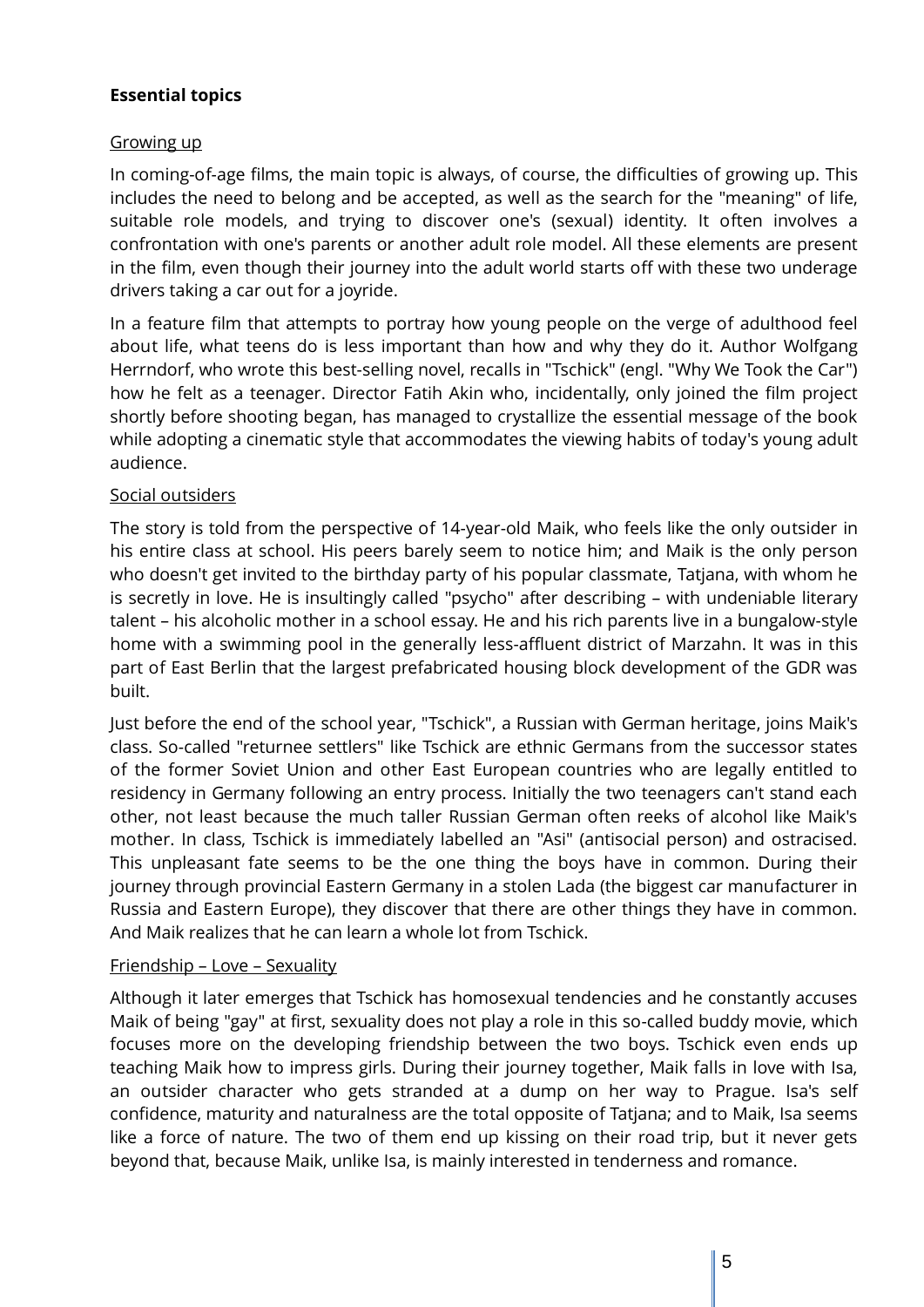#### Orientation and the "search for meaning"

At the outset of the story, Maik doesn't really know where he belongs in life, and acceptance by his peers is actually only important in relation to Tatjana. In contrast, Tschick knows from the start that he doesn't want to "belong", and is driven by his craving for independence. For him, the goal of the journey is to reach Wallachia, a historical region in modern-day Romania – though his reasons for wanting to go there are not made clear. Maik decides to join Tschick on his adventure because he believes that the other boy is clued up (about life) and could "show him the way". Yet in reality Tschick is just as clueless and lacking in orientation as Maik. He constantly says that none of it "makes any sense". He doesn't seem to care exactly where Wallachia is, or what the fastest way of getting there is - the main thing is that they keep moving on. And no matter what happens, going back is not an option. At the same time, Tschick seems indifferent to other walks of life, as is evidenced when the boys encounter a greenie family in a village, and all Tschick can think about is getting something to eat.

# Confrontations with parents

While Tschick's parents are not even mentioned in the film, Maik's parents play a major role in his life – and he is fed up with the lies of their daily lives. His mother constantly talks about the 'beauty spa', although she actually means the rehab centre; and his self-centred father is secretly having an affair with his secretary. More a burden than a blessing, neither of Maik's parents is much help to him. In their place, Tschick might take the role of Maik's more mature brother, despite their being the same age. After surviving a car crash and then getting pressured by his father to lie in court and incriminate and betray his friend, Maik finally manages to stand up to his dad during a long overdue confrontation. Outraged by his son's behaviour, Maik's father ultimately leaves his family, which doesn't particularly bother Maik or his mother.



#### A road movie and the meaning of the journey

In a road movie, the protagonists more or less voluntarily embark on a journey – which is not always taken in a car on a road. During the journey they encounter many new things and people and (usually) return to their starting point in the end – more mature and rich with experience. Thus the road movie corresponds to the ideal narrative form that Joseph Campbell has identified as existing in all cultures: It is the journey of a hero who sets out on his travels either alone or with companions and only returns home, purified, after facing many challenges.

# The first-person narrator and the point-of-view camera

This film's story is told entirely from Maik's perspective. As the narrator, he leads the viewer through the story – which would doubtlessly be different if told from Tschick's point of view. Maik's subjectivity is expressed in the film by means of the camera angle, the editing, the slow-motion scenes, in muted audio segments, fade-ins and not least in the violent fantasies in which he shoots his father along with his girlfriend.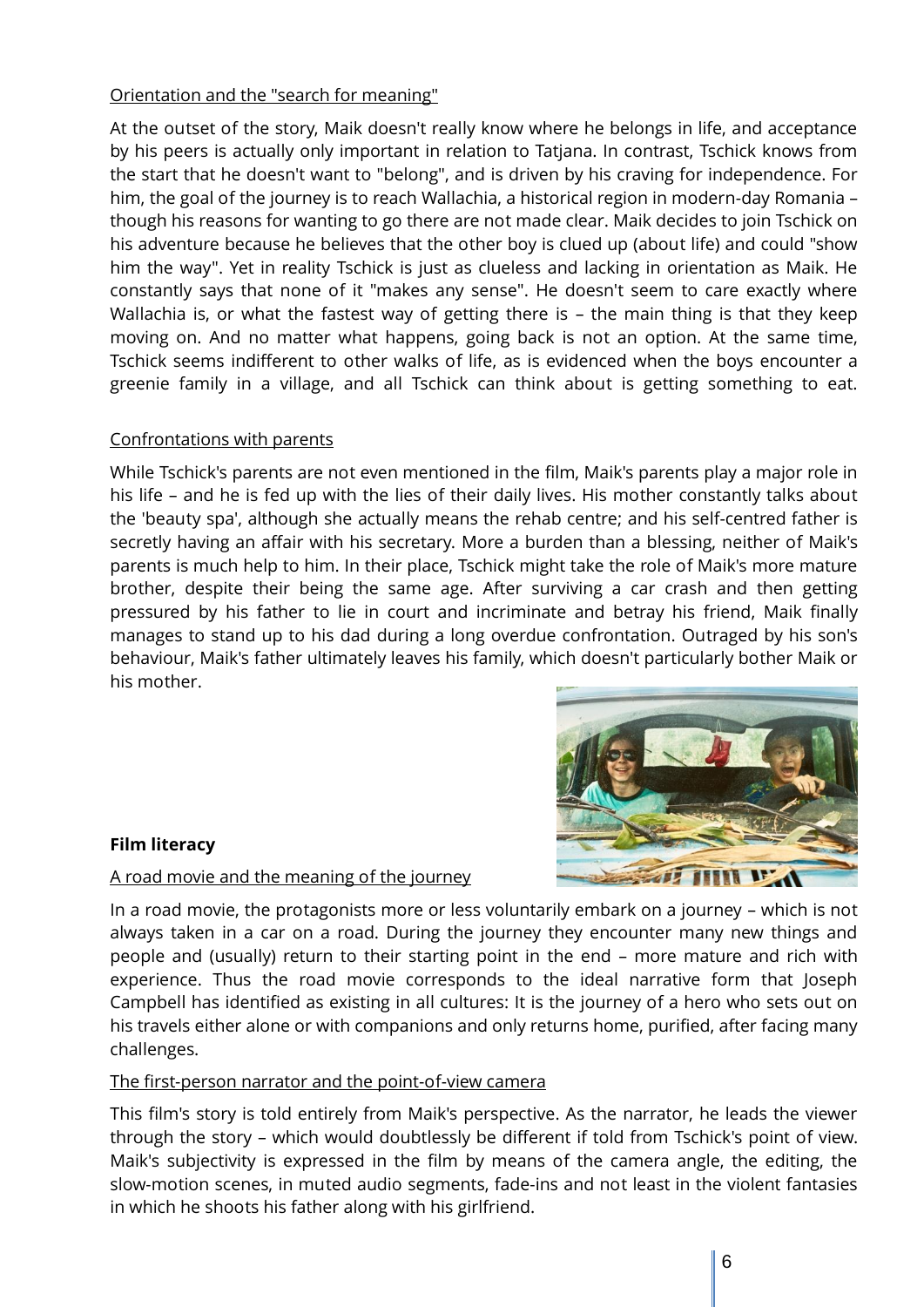#### The landscape as a mirror





The unique atmosphere of the film is created in part through the landscape of Brandenburg in East Germany. It becomes an additional, silent protagonist in the story and acts as a mirror for the inner disposition of the two friends. The endless crop fields cut through by tree-lined roads, typical of East Germany, convey a feeling of unbridled freedom. Yet unexpected boundaries, coming even in the form of farm animals, confront them time and again. In the villages it seems like time has stood still; the streets are paved with cobblestones from before the GDR era, and the local policeman patrols his beat on a bicycle. Isolated wind turbines in the middle of the prairie seem to herald a new era; their presence, at the very least, is anachronistic. The landscape is in places strewn with trash, and even the dam is cast as an ambiguous symbol of an artificial border and a place of cleansing. The villages are almost devoid of people, and those who do live there are experimenting with alternative lifestyles: From the "cycling aristocrats" to the greenie family, are in certain ways similar to the two friends who are in search of meaning and a new direction in life.

#### Music and attitude to life

In "Goodbye Berlin" the music not only serves as a backdrop or as a means of underscoring emotions; it acquires an independent dramatic function by the repeated playing of a cassette featuring the piece "Ballade pour Adeline" the two boys find in the Lada. Indeed the song becomes the main musical theme. It was with this instrumental version of the melody that the French pianist Richard Clayderman made his international breakthrough in 1979. Sometimes described as kitschy, the piece represents Maik's romantic side, which is seen in his interactions with girls. By way of contrast, the 2015 song "Hurra, die Welt geht unter" by the Berlin hip-hop band K.I.Z., describes a post-apocalyptic world that is perhaps worth striving for. The song represents an anarchistic utopia in which the old social constraints and external forces of power and law are abolished. Maik and Tschick move back and forth between these two poles, and thus the music directly expresses their respective attitudes to life – between a child's longing for security and the rebellion of youth.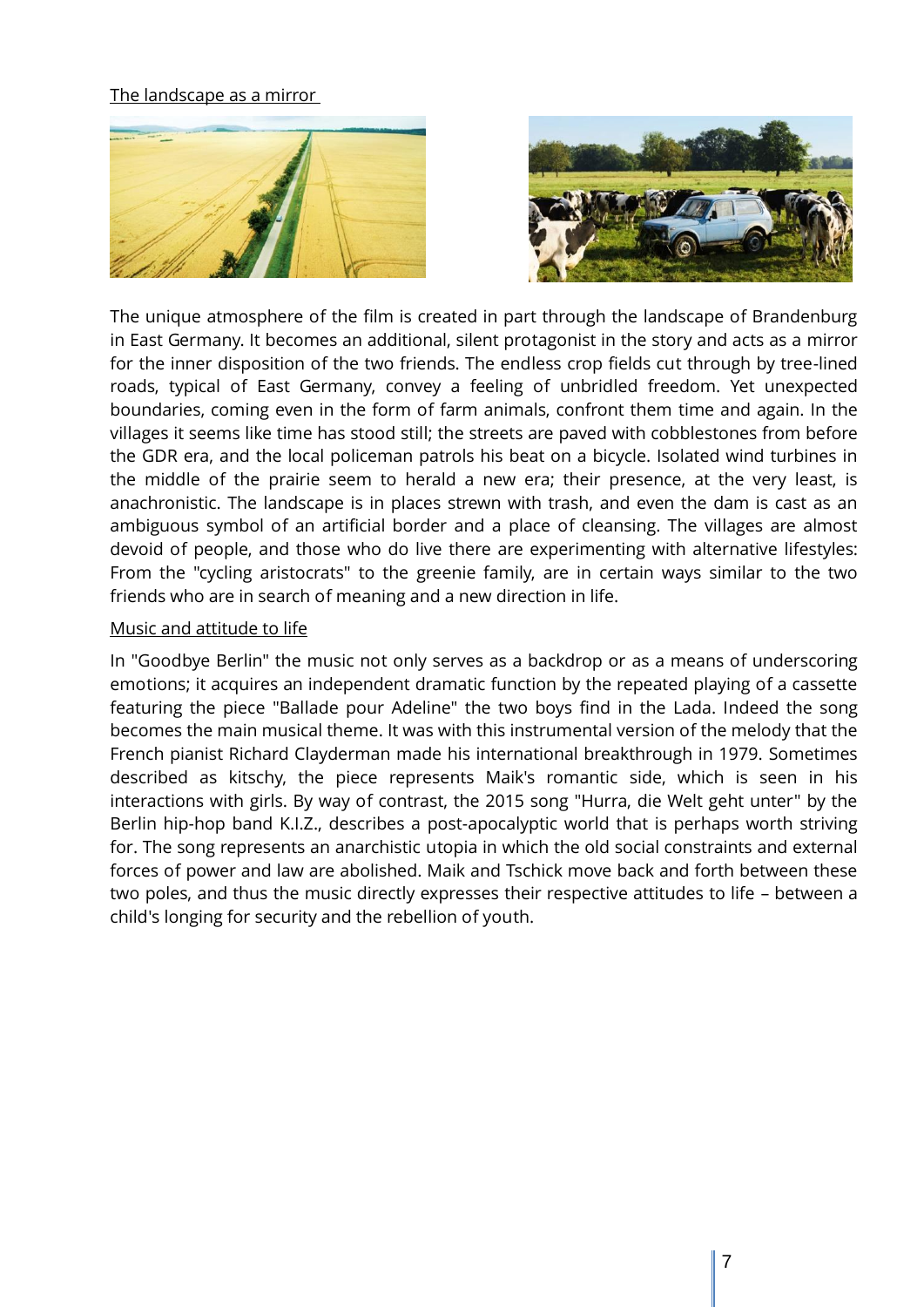# **Before screening**

- Brief info about the production, director, the novel and the author
- If required, a brief explanation: Berlin-Marzahn, Russian-German returnee settler
- What is a coming-of-age film, and what is a road movie?

# **Basic talking points (after screening)**

- As an exception, the question "what is this film about"?
- Did the film succeed in portraying the youths' attitude to life?
- What are they rebelling against and why are they willing to break the law in doing so?
- Were the two main actors credible?
- Which of the characters did you like most and why?
- From whose perspective is the film's story told, and how do we know this?
- Does everything 'really' happen the way Maik tells it in the film?
- Why does the film include Maik's violent fantasies?
- Could the film reinforce existing prejudices? (e.g. against Russian Germans)?
- Why is the landscape so important in this film?
- What does the music in the film tell us about the two protagonists?

- What did you think about the film's ending (which by differs from the ending in the novel)?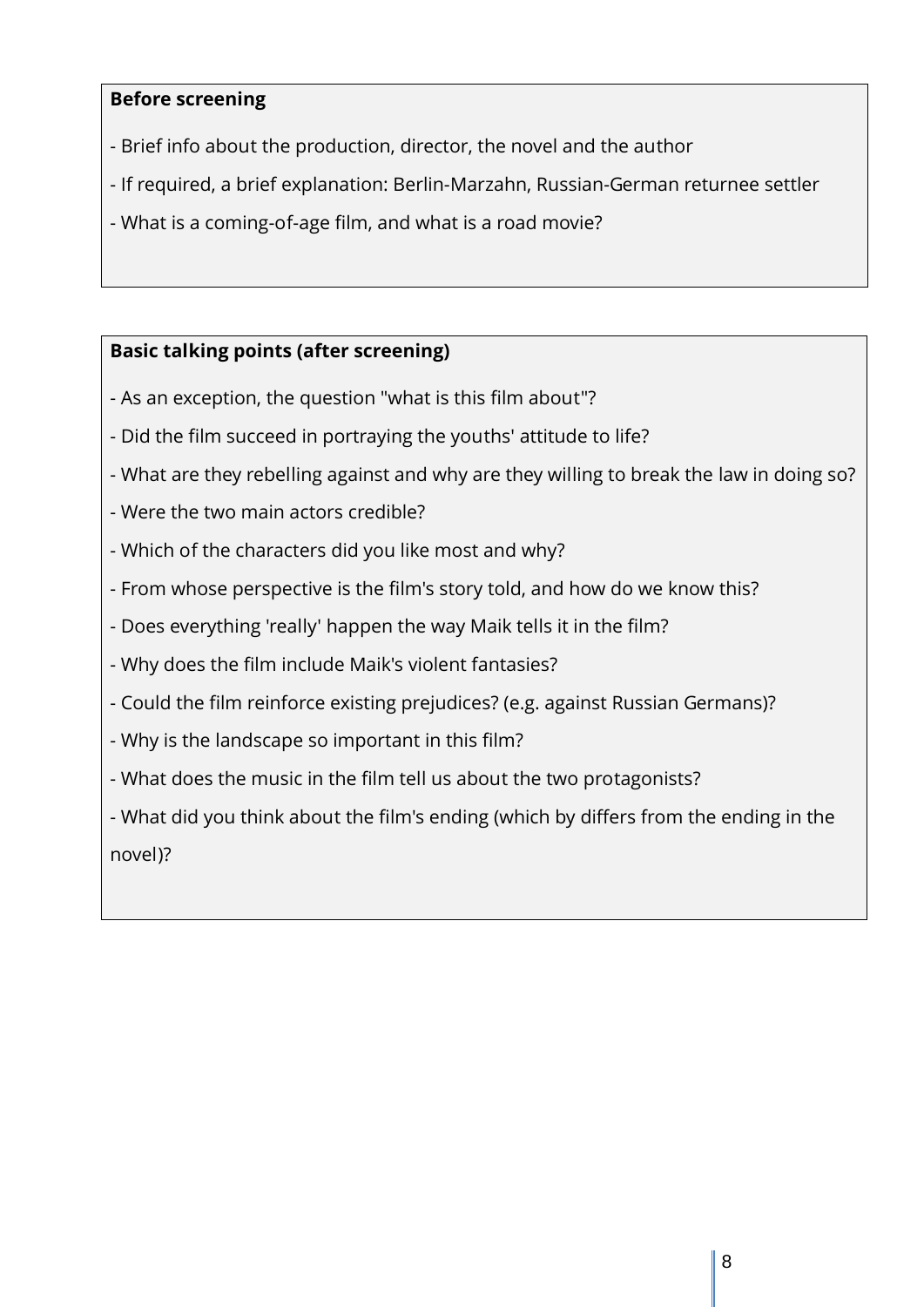**THE GIRL DOWN LOCH ÄNZI** OT: Das Mädchen vom Änziloch Switzerland 2016, 87 min.

**Director** Alice Schmid **Written and produced by** Alice Schmid **Camera** Aurelio Buchwalder **Editor** Anja Bombelli **Music** Thomas Jeker, Rea Dubach **Cast** Laura Larissa Röösli (herself), Thom Straumann (himself) a. o.



**Recommended** from 10 years on **Awards (selection)** Innerschweizer Filmpreis 2017, Albert Koechlin Stiftung

**Genre** documentary with elements of feature film, coming-of-age film

# **Summary**

12-year-old Laura grows up in a farming family on a remote farm in the Swiss mountains between the cities of Bern and Lucerne. She writes down her dreams and fears in her secret computer diary. Many of her fantasies are centred around Loch Änzi, a deep rocky abyss shrouded in mystery where even the grown-ups don't dare to go. When a boy from the city comes to visit and do "countryside service", Laura gradually overcomes her fears and isolation.

# **About the production and filmmakers**

In her work as a television documentary maker, screenwriter, director and author, Alice Schmid has consistently focused on topics related to children, young adults and violence, such as child soldiers and victims of landmines. Some years ago, she was included in the Generation section of the Berlinale with her documentary THE CHILDREN FROM THE NAPF which was filmed in the Swiss municipality of Romoos. Laura Larissa Röösli, the main protagonist in her new work, was also involved in the earlier film as a young girl. Since then, Alice Schmid has lived in Romoos.

# **Subjects**

Growing up, family, friendship, fears, identity, tradition and modern life

# **Triggers**

In the film, a rabbit is slaughtered and a pony dies. This could be challenging for animal loving children who are not familiar with life in the country or on a farm. However, the hints at the horror film genre (dealing with fear) should only be problematic in exceptional cases.

**Website** [http://www.aliceschmid.ch](http://www.aliceschmid.ch/)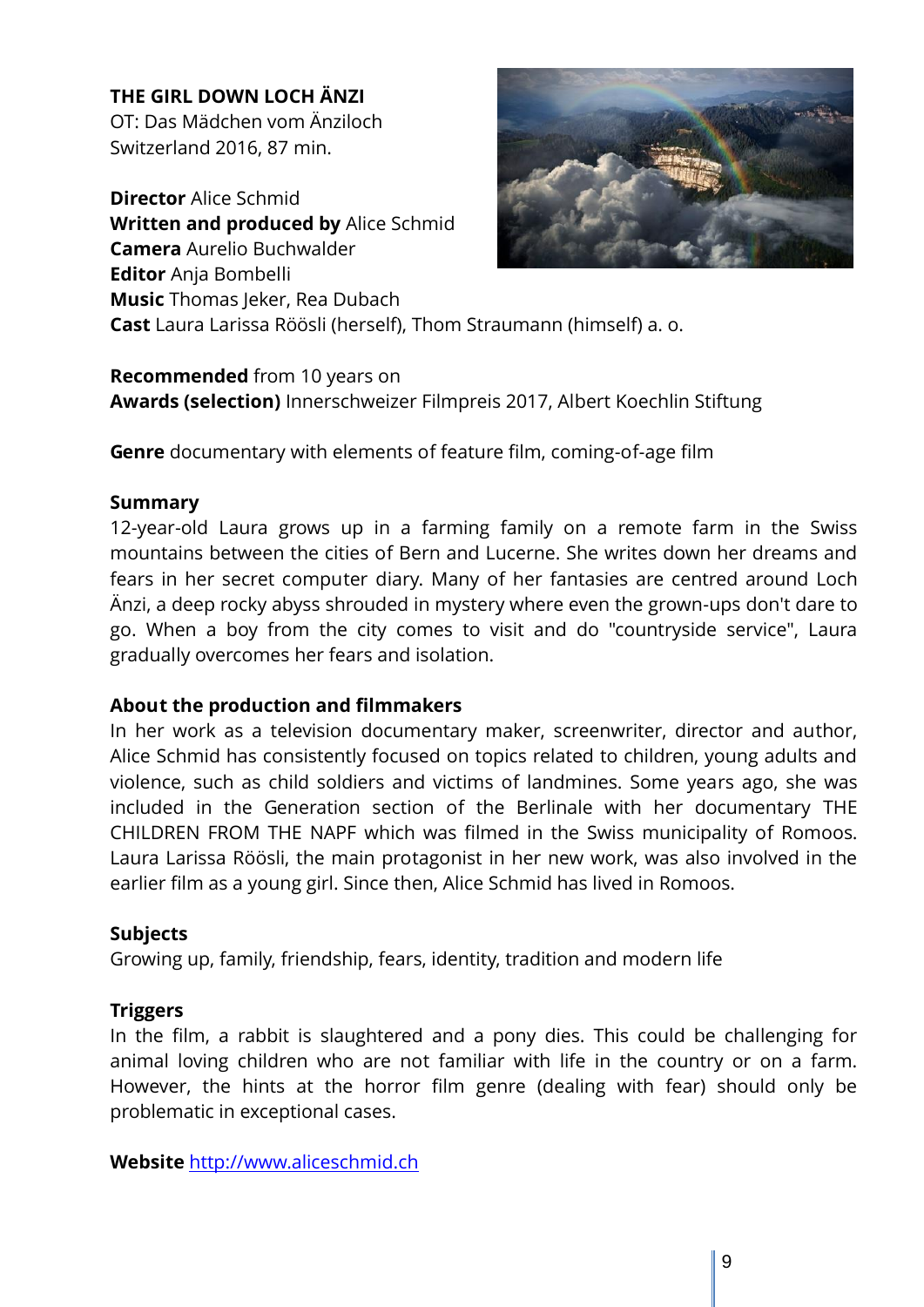### **Essential topics**

#### The dreams and fears of an adolescent in the country

At first sight, Laura Larissa Röösli probably doesn't correspond to the audience's expectations of a leading protagonist in a film. She considers herself far too fat, and the only thing she really likes about her appearance is her eyes. She suffers regular nightmares and often can't sleep well at night. She projects her private fears by immersing herself in the fate of a girl in Loch Änzi, who – for whatever reason – must have been even more of an outsider than Laura and was completely isolated. As Laura gradually opens up in front of the camera, she becomes more and more likeable: This makes it far easier to identify with her, since girls and perhaps also boys will recognize their own personal concerns in her story.

As she cautiously enters a friendship with a city boy her age named Thom, Laura finds herself confronted with two threatening elements of the unknown: Thom is both a member of the opposite sex and also a boy from a different, urban world with his own lifestyle and experiences. In anxious expectation, she creates two versions of Thom in her imagination: one good and one bad. Her innermost hope is that he will accept her and not consider her "silly". During the week that she spends with Thom, Laura finally has "a friend she can talk to", which helps her become emotionally stronger. At the same time, she is afraid that he might express the wish to climb down into Loch Änzi with her.

In the third part of the film, things take a completely different turn. Thom is back in the city, and doesn't contact Laura anymore. As a result, Laura decides to finally confront her fears all on her own. She climbs down into Loch Änzi, and it becomes a true journey of initiation for her, because once down there she discovers something: "You are fine just as you are. The world is your oyster!"

#### Tradition and contemporary life

The farm Laura's parents raise her on deserves particular attention: It is a place where tradition and contemporary life are in balance – providing us with insights into what life in the country is like and where it is headed. On the one hand, it is a traditional farm in the mountains where



cattle and rabbits are bred, where hay is harvested, and where the slaughter and death of animals is (still) part of daily life. During the summer holidays, children and teenagers from the city are invited there to do "countryside service", in which they help out on the farm and experience life in the country first hand.

The farm is also a place where ponies are kept, and ostriches and turkeys are raised for meat production. Beyond this, Laura's family operates a kiln for the production of charcoal, a literal and figurative darker element of the story that dominates the last third of the film. In Europe – mainly in Romania – there are a just few surviving kilns like the one seen here, since the profession of the charcoal burner has almost completely died out.

The relationship between traditional and contemporary life is depicted in many other scenes in the film. The old camper van where Thom sleeps for a whole week and the modified motorbike Laura rides across the fields have both seen better days. And Laura is, naturally, a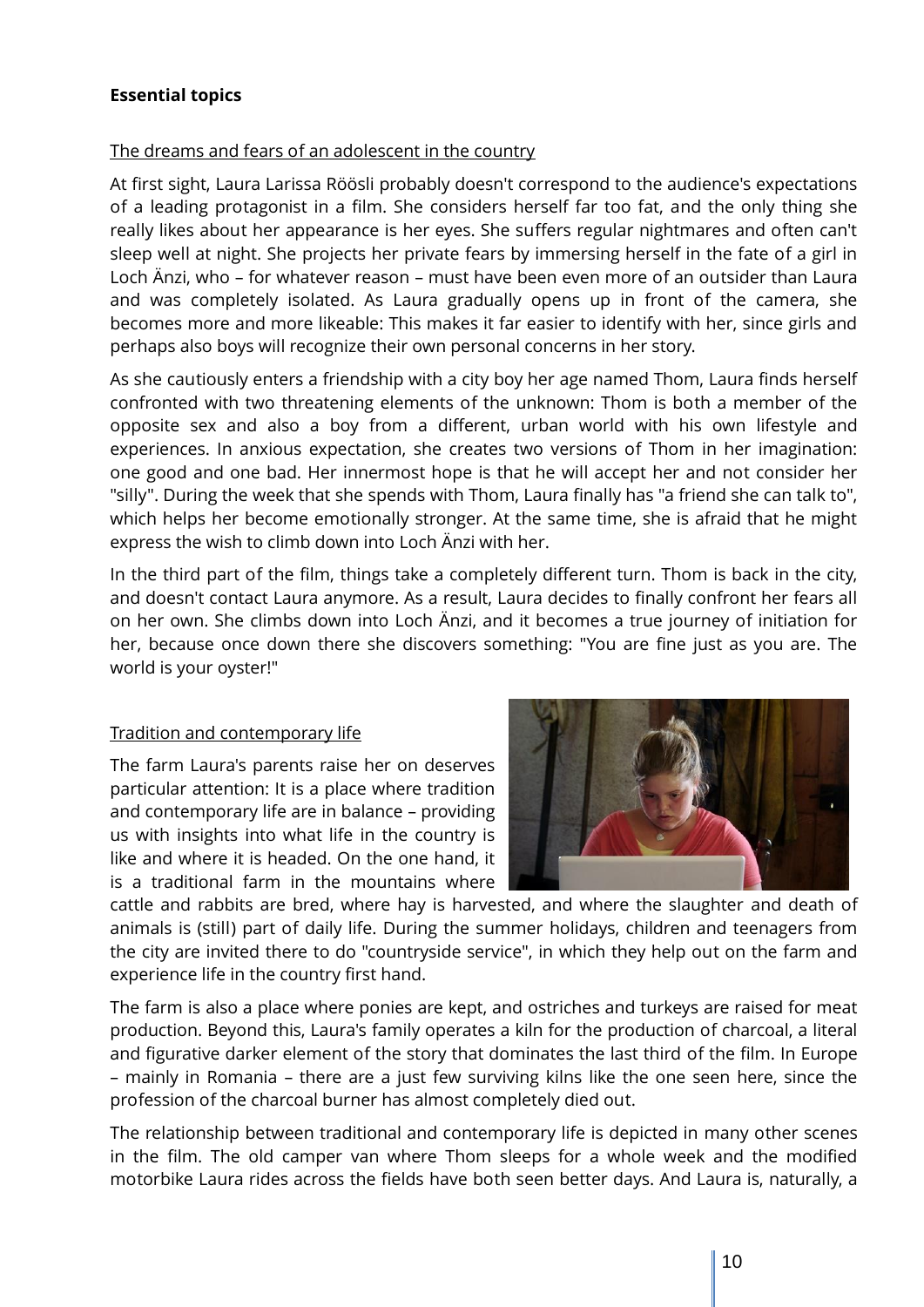big fan of video games, and no longer writes down her most private thoughts on paper, but instead uses a latest-generation MacBook.

Even the traditions of the elderly nun, whose advice is always welcome, is given a modern twist in the form of Laura's birthday present, a hollowed-out ostrich egg (at 1.3-1.8 kg, they are the largest eggs in the world), which is re-designed as a trendy night-light.

Nonetheless, in these enlightened times that have been transformed by modern technology, many age-old traditions are still upheld. The grown-ups meet at the inn for choir practice and still vividly recall the legend of the girl in Loch Änzi without dismissing the story as mere nonsense.



#### **Film literacy**

#### Documentary or feature film?

Nowadays, there is in increasing crossover between documentaries and feature works of fiction, and this has given rise to new narrative forms. According to the German documentary filmmaker Thomas Schadt, the fictional feature film represents a "possible reality" whereas the documentary portrays an "existing reality". Thus, THE GIRL DOWN LOCH ÄNZI is a fictional feature film in documentary form – or a documentary with numerous fictional elements. These elements can be recognized by the cinematic means employed, such as the sound (a threatening atmosphere evoked by the sound of a thunderstorm), the music (underscoring the emotions), the lighting and the colours (swirling mist, dark blue and black as they first approach Loch Änzi), as well as the cinematography (handheld cameras in crucial emotional situations for Laura). However, making the correct classification is less important for the jury when judging the film: Instead, their attention should be on the impact that is achieved using this narrative style, which even draws on elements of the horror film genre.

The film offers documentary insights into life in the countryside, but it actually delves far deeper into Laura's innermost feelings, how she overcomes her fears and her growing sense of self-worth. Even the four interspersed interview scenes with statically-filmed (staged) statements given by the adults, primarily serve to build up tension and to describe Laura's immediate living environment. The true perspectives of the adults are only reflected in these interviews to a limited extent, since they do not occupy a central role in the film.

The following examples show to what extent the film is "staged" in its composition, how it uses visual metaphors, and how it seeks to evoke associations in the viewer.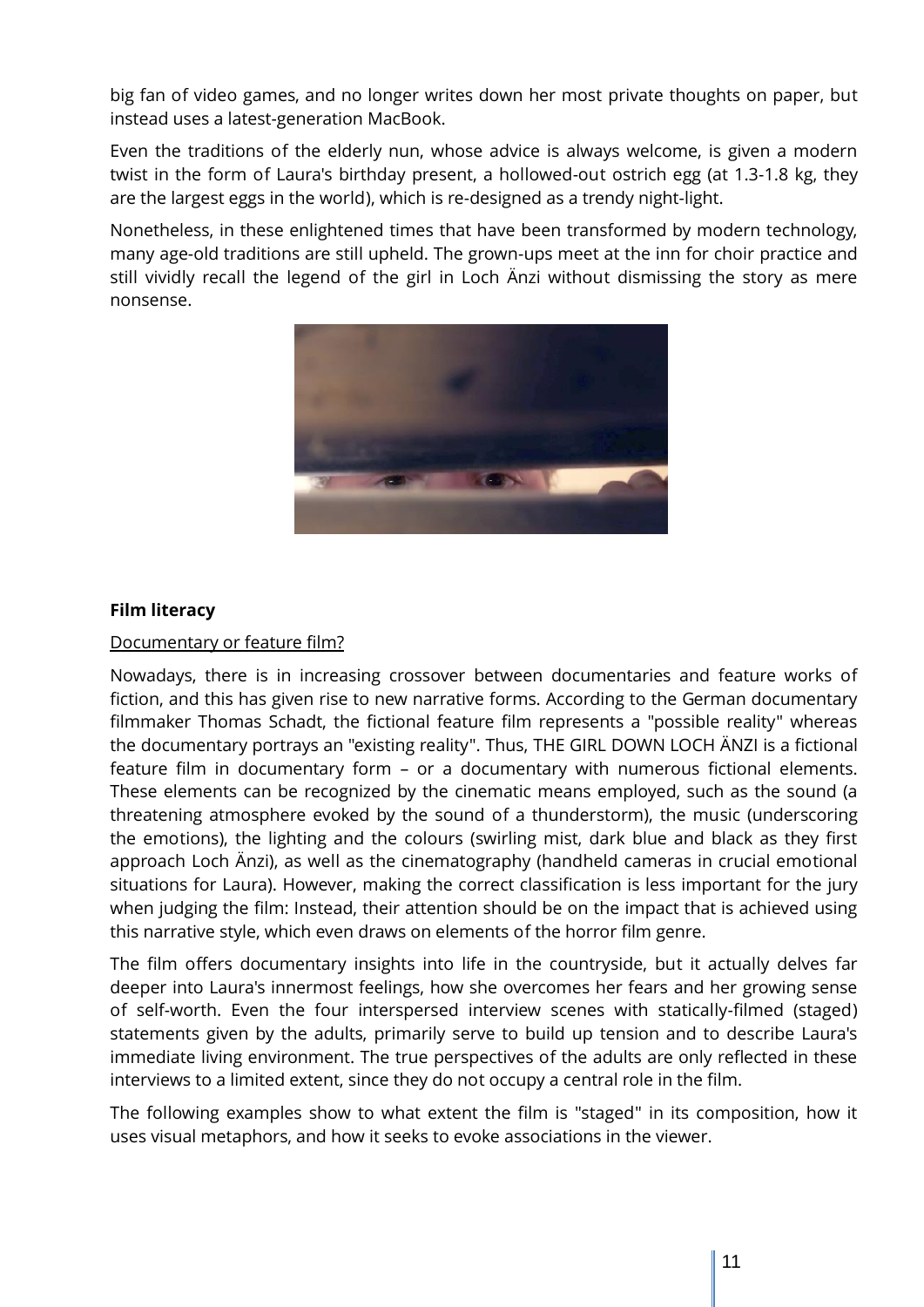



In the scene on the left, Laura stands in the barn practising with a hula hoop ring – an exercise article that is still popular today as a means of losing weight. The light falling from above and the overhead camera angle identify her as person who still has to grow into herself. Her corpulence is one of her problems, and her fears are concentrated in the circle formed by the ring, which at the same time symbolically refers to the threatening Loch Änzi. In the scene on the right, the two cords, which are actually used for fencing, symbolize the different perspectives Thom and Laura have about the story of Loch Änzi and their attempts at mutual understanding.

# **Before screening**

- Brief info about the production, director and story setting
- Who has experienced life in the country or on a farm?
- Point out that in the first third of the film, animals die or are killed.
- Draw attention to the film's unusual narrative form (documentary and fiction)

# **Basic talking points (after screening)**

- How do feel about the film's storytelling style? Why do you think it was chosen?
- Why do the adults play only marginal roles in the film?
- Which problems does Laura have to deal with in the film? How does she solve them?
- What do the legend and Loch Änzi mean to Laura?
- Did the film succeed in conveying her conflicting emotions?
- Who found it easy/not so easy to identify with Laura? What are your reasons?
- Is it primarily a film for girls?
- Does Thom come across badly in the film (for instance when he is called a coward)?
- Why does the film show the charcoal kiln so often?
- Why does the film include the scenes with the rabbit and the pony?
- What important experiences does Laura go through during the course of the film?
- What did you think of the ending (the dénouement of the story)?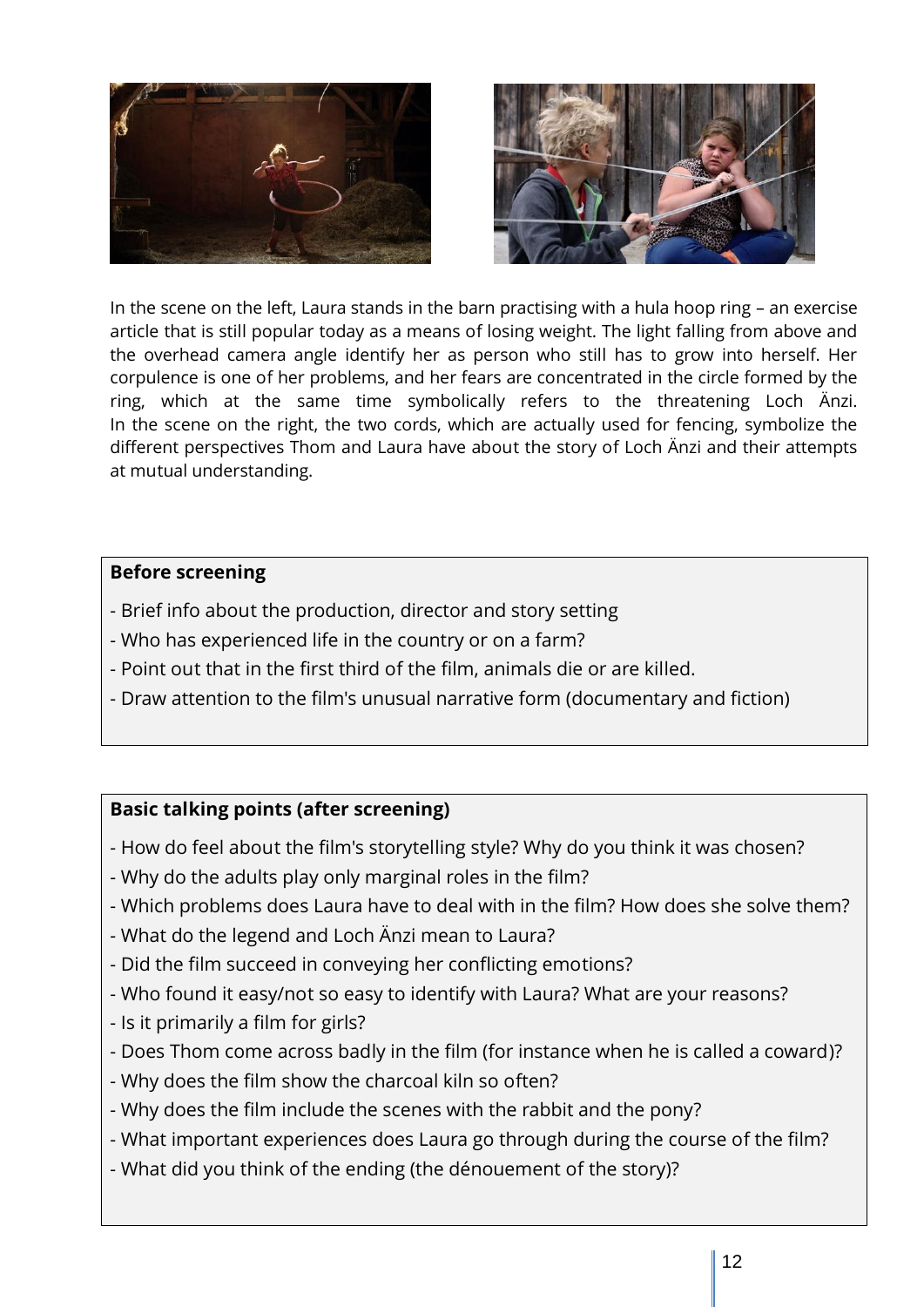**MY LIFE AS A ZUCCHINI** OT: Ma vie de courgette Switzerland, France 2016, 66 min.



**Director** Claude Barras **Written by** Céline Sciamma, based on the book "Autobiographie d'une courgette" by Gilles Paris **Camera** David Toutevoix **Editor** Valentin Potelli **Music** Sophie Hunger **Puppets** Gregory Beaussart **Animation** Kim Keukeleire, Marcos Valin, Daniel Ramsay, Cesar Diaz Melendes, Marjolaine Parot, Brian Leif Hansen, Antony Elworthy, Juan Soto

**Recommended** from 8 years on **Awards (selection)** among others ECFA Award Best Feature Film for Children 2017, European Animated Feature Film 2016 (EFA)

**Genre** screen adaptation, stop-motion animation with puppets, coming-of-age film

#### **Summary**

After the sudden death of his mother, 9-year-old Icare, whose nickname is Zucchini, is sent to a children's home. Under the care of the home's kind director and her staff, he is raised there with other children who, like him, have had to deal with difficult experiences in their lives. But the children learn to get along with one another, and Zucchini even "falls in love" with the brave Camille. And despite the intrigues contrived by Camille's aunt, a hopeful future lays ahead for everyone.

# **About the production / filmmakers**

This puppet animation film is based on the award-winning young adult novel by the French author and journalist Gilles Paris. Whereas the novel is directed more at teenage readers, in Claude Barras' feature film début, he and scriptwriter Céline Sciamma have specifically set out to adapt the story for a younger audience. Sciamma is also a successful director (TOMBOY and other films) in her own right.

#### **Subjects**

Family, friendship, trauma, sense of belonging, solidarity, adoption

# **Triggers**

All the children in the orphanage have been through traumatic experiences connected with their parents (deportation of a mother, drug addiction, alcoholism, psychological illness, murder, suicide and sexual abuse. Zucchini's mother dies after an accident that he himself partly caused. The fear of loss among orphaned children is referenced, as well as human reproduction and sexuality.

**Website** <http://www.zucchini-film.de/>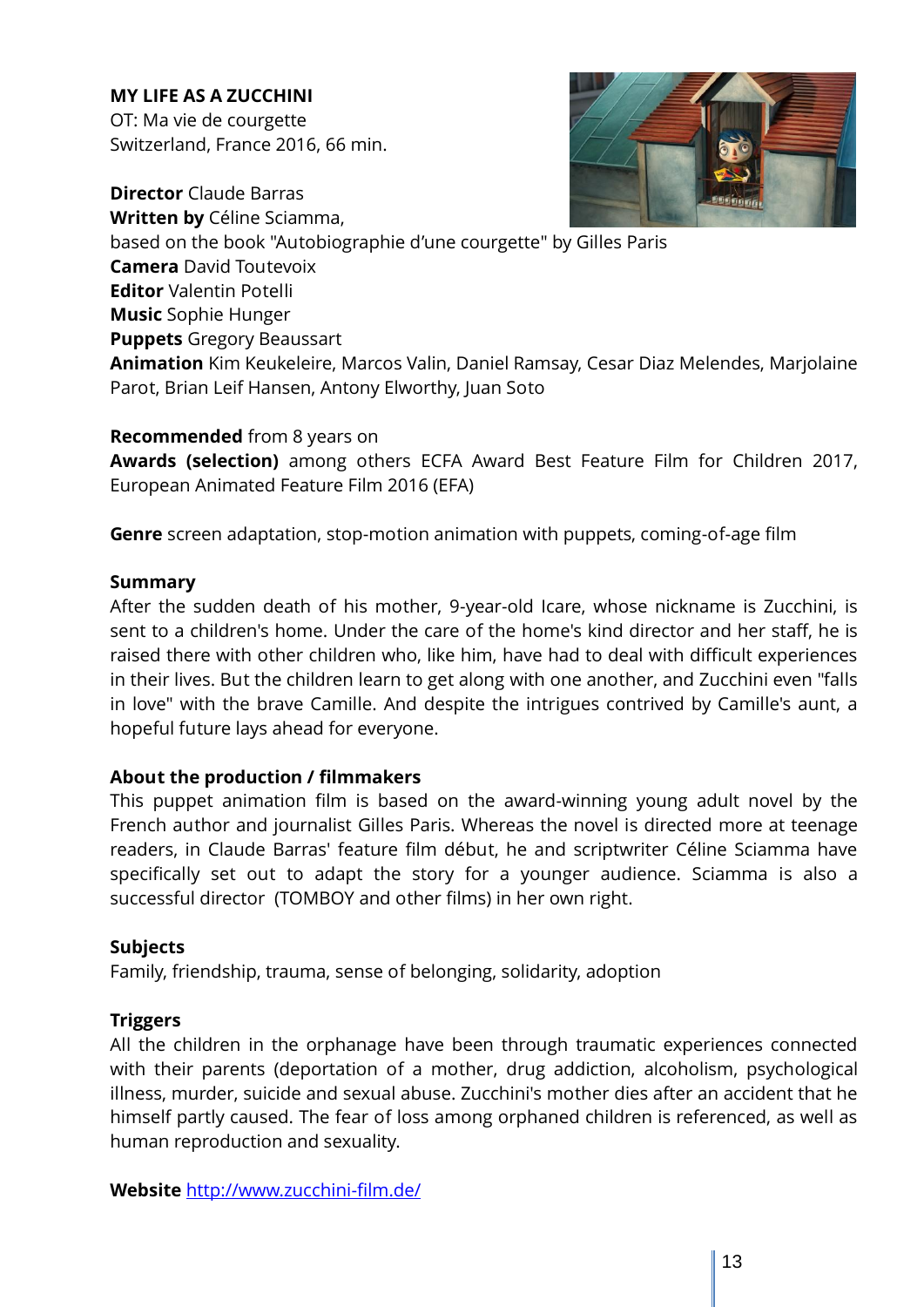#### **Essential topics**

#### Childhood trauma

There are not many films made for children that deal with a wide range of traumatic childhood experiences in such a concentrated form without trivializing the subject or scaring off young viewers. Zucchini, the main character, has grown up without a father. At the children's home, he soon becomes aware that, in a moment of self-protection, he partly caused the sudden death of his alcoholic mother. Camille had to witness the violent death of her parents and is now being exploited by her aunt, who is only interested in receiving the child welfare payments. Simon's parents are drug dependent, and the mother of Béatrice, a child refugee, has been deported to Africa. Jujube's mother suffers a psychological illness, and Alice was sexually abused by her father. Ahmed's father is in prison because he robbed a petrol station, so he could buy his son a new pair of training shoes. All these traumatic experiences have left their mark on the children, although the film – which employs puppet animation rather than live action – avoids constantly focusing on these issues. Instead, the film is about something else, which the director aptly describes as follows:

"… this film is above all an homage to the neglected and mistreated children who have to make it through each day with their emotional and physical wounds. Zucchini, our young hero, has been though some hard times. After the death of his mother, he believes that he is all alone in the world. In the beginning, he doesn't imagine that he will meet people he can rely on in the children's home. But he also finds love there. After all, why shouldn't he be happy one day too? He has to learn a great deal about life and make his own way. That is the simple yet profound message that I would like to share with children. (…) I had this idea for an entertaining film, which would make viewers laugh and cry. It would be set in our society and show that you can be strong once you find the right friends."



Many details of the children's traumatic experiences are only hinted at in the film or are presented in a "new", optimistic context – and this is something that should also be focused on in the post-screening discussion if further explanation is required: During a trip in winter, the children are awestruck as they witness the tender affection shown by a mother comforting her child. Zucchini would like to see his mother's apartment once more, but this time in the company of Camille and Raymond. At the fairground, Camille, whose father kept a gun (the murder weapon) at home, wins the biggest soft toy at the shooting range. The very real horror of daily life with her aunt is contrasted with the fun and sheer pleasure she experiences in the staged horror of the ghost train.

It should also be mentioned that Simon, who has obviously watched his parents' porn films, gives the children a very crude "sex education lesson". And though such scenes, if anything, elicit embarrassed comments from a young audience, children from different cultural and religious backgrounds may take issue with the subject matter. However, it goes on to be seen in a positive context at the end of the film, when the children celebrate the arrival of their teacher's and carer's new baby.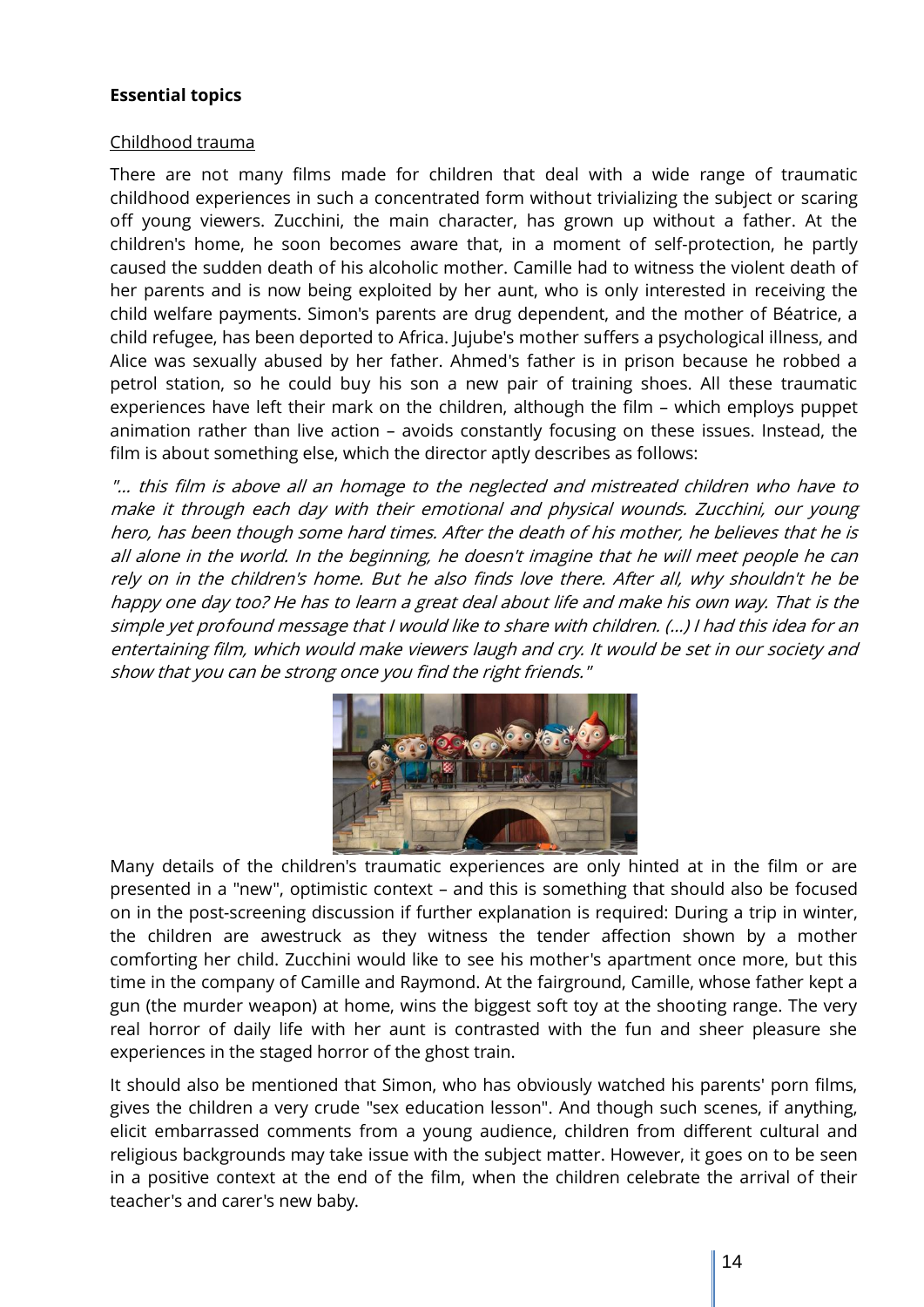#### Friendship and solidarity

Despite their differing experiences and cultural backgrounds, the children stick together and demonstrate how friendship can create a bridge between worlds. Yet it would be painting a far too rosy picture if Simon's character were not also portrayed as a troublemaker, a boy who assumes the role of a leader in order to cover up his own weaknesses. Consequently, he expects every new arrival to subordinate themselves to him. When Zucchini joins the group, he is not merely harassed by Simon – he is outright bullied. However, he later realizes that this method will not work on the newly-arrived Camille. Simon subsequently becomes friends with Zucchini when he realizes that he too had an unhappy life with his parents. Without Simon's help, Camille would ultimately stand little chance of asserting herself against her wicked aunt. In the end, Simon even manages to turn his attitude around: Instead of just seeing Zucchini's and Camille's adoption as a threat and confirmation of his rejection by his own parents, he recognizes in it an opportunity for himself and the other children. It represents hope of a future in which the remaining children in the home are not simply "forgotten".

# Family values and role models

The film does not deem family values founded on the concept of parents and children trusting, helping and supporting each other to be set in stone. All the children long for a family, but reality is quite different for them. Many of their parents are, due to personal, social or societal reasons, simply not able to provide their children with a loving family home. Others, such as Camille's aunt, are only motivated by their own self-interests, or they are sick or violent. Even Raymond, who later adopts Zucchini and Camille, had no contact with his biological son for several years – although the film does not reveal exactly what transpired between them. Instead of pursuing an unattainable ideal, the film shows that there are other role models out there who are willing and able to look after the children. And such people do not necessarily have to be the adults in the home for children, who are often portrayed as unlikeable or even cruel and authoritarian in many films for children and teenagers. Indeed, the person might even be, like Raymond, a single, unmarried policeman who is granted sole custody of two children, despite the fact that this does not correspond to the existing adoption procedures in many countries.

#### **Film literacy**

#### Stop-motion technique

Just like a live-action film, animation films consist of 24 or 25 single frames per second, so that the eye perceives the individual images as a continuous, flowing motion. In contrast to handdrawn animation, puppet animation does not use animated images or objects that are minimally moved on a surface, such as in cutout animation. The process used is known as the stop-motion technique. To ensure that the puppets' gestures appear as lifelike as possible, the face, in particular the eyes, must be altered slightly in every single shot. It is a very workintensive technique. In the case of this one-hour film, the same amount of time was required for the actual film shoot as for the post-production computer processing and editing work that followed – and this was despite the team working on up to 15 true-to-scale sets at the same time. The 54 puppets, each around 25 cm high, that were needed for the film were all entirely handmade. In total, more than 100 people worked on the film for two years.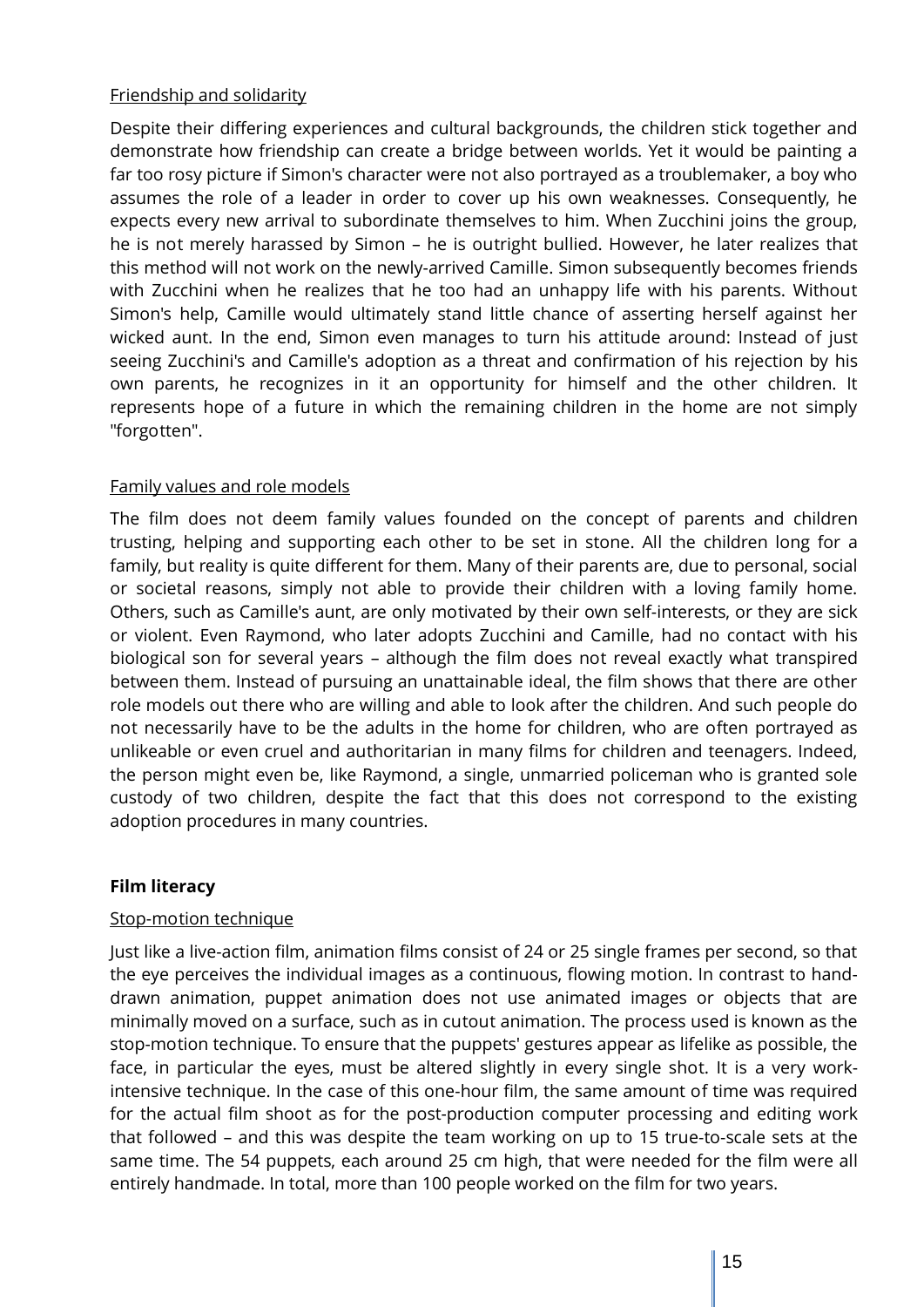

#### The form of the puppets

To ensure that the film and the puppets were created in a style suitable for children, and in this way to reduce any possible anxiety about the subjects dealt with in the story, simple forms were employed. Each of the characters is immediately recognizable by their individual traits, although this

does not inhibit their development or rule out a subsequent re-evaluation of them. In relation to their bodies, the puppets have oversized heads with large, round eyes: This corresponds to the typical baby schema, making them easier to identify with, while appealing to the nurturing and caring instincts of adults. It also makes even the most subtle changes in their facial expressions immediately apparent – including feelings such as joy, grief, anger, disappointment, fear, etc. Moreover, the film consistently avoids offering too much information at any one time. It is not necessary to show or describe every detail – sometimes a glance at the children's "emotion weatherboard", is enough to know how the respective characters are feeling at any given time.





#### Lighting

The lighting in the film deserves special attention: In addition to influencing the colours (warm and cold colours), it also contributes to the basic mood that the film seeks to convey to its audience. After the somewhat sinister introduction, which ends with the death of Zucchini's mother, the thunderstorm subsides and the sun emerges from behind the clouds. It now shines all day long, and even the classroom is flooded with light. After dark, there is at least one source of light that radiates confidence, takes away fears, and makes a happy ending seem likely.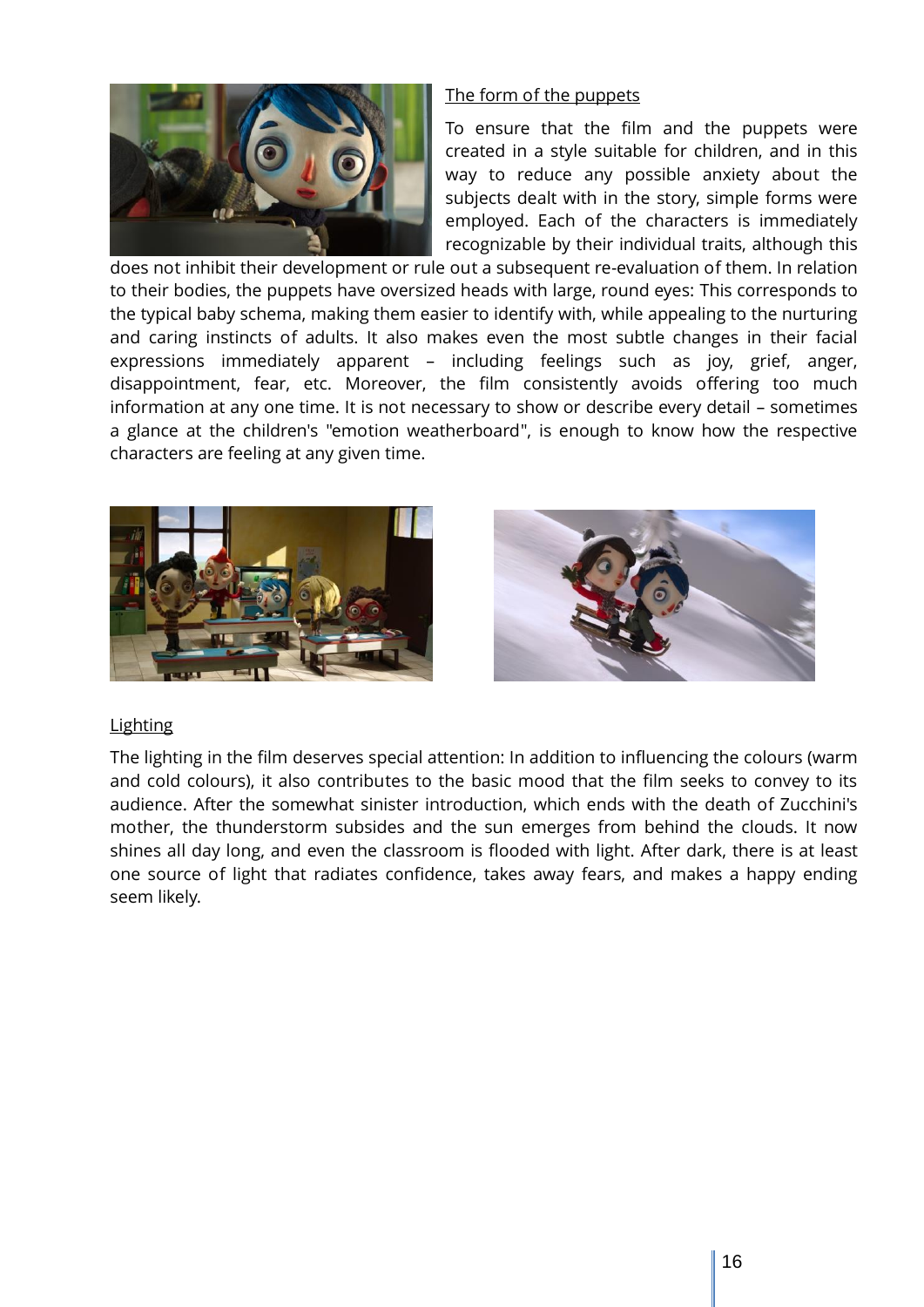# **Before screening**

- Brief info about the production, director, the original book and the animation
- What is animation, and how does a stop-motion film with puppets work?
- What does the term patchwork family mean? Do you have know of any personally?
- Point out that although all the children have been through terrible experiences, there's a silver lining.

- If required, point out that the characters talk openly about sexuality (being culturally sensitive).

# **Basic talking points (after screening)**

- Which characters were easiest to identify with?
- Is Zucchini responsible for the death of his mother?
- Why is he bullied by Simon when he first arrives at the orphanage?
- Does the orphanage match your own preconceptions about orphanages?
- Why is it (almost) only possible to tell a children's story like this using puppets?
- Aren't puppet films usually aimed at "little" children?
- Or is this film aimed at (younger and older) adults?
- In this context, how did this puppet film come across and what "messages" does it convey?
- Which age group(s) does the film address in particular?
- Are there scenes that could nonetheless be considered problematic?
- Does the happy ending following the adoption seem consistent with the story or does it seem a bit artificial?
- Did the film succeed in conveying the difficult topics in the story?
- How (well) and with which (not only cinematic) means did it succeed in doing this?
- What does the film communicate about how we deal with the unknown?
- Does it open up new ways of looking at the relationship between children and adults?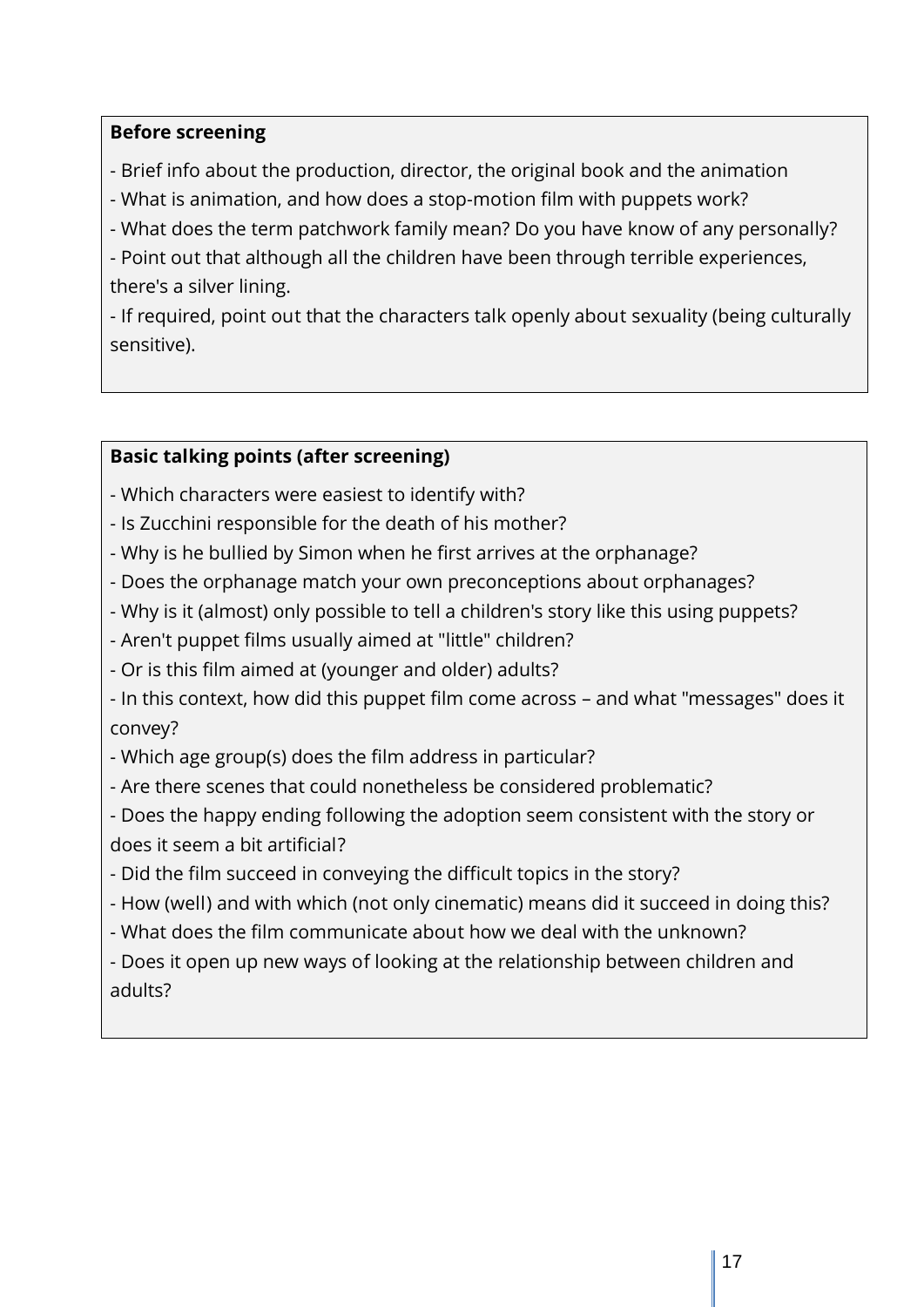# **Jury Booklet**

# Note for jury members

The following evaluation guidelines are intended as a personal guide to make it easier for you to remember what needs to be considered in your jury decision, and which aspects need to be taken into consideration when making such a decision.

You are completely free to choose whether to make use of these guidelines and fill out the text fields for your own reference, or if you want to take notes in a different way – or perhaps you prefer to just keep it all in your head. The main thing is that you are able to provide good arguments for your decision and that you stand by it.

# **This is just some space for your thoughts and ideas!**

# Questions:

In your opinion, what were the most important topics in the film?

How did the two main characters in the film come across to you?

In what way do the main characters develop in the course of the story?

Does the film tell a universal story that could be set anywhere in Europe? Or is it a story that is specific to the country or region in which it is set?

Does the landscape play a special role in the film? And if so, what role?

What (or which scene) did you find especially moving in the film?

Which things did you like less, or were for you hard to understand / illogical / implausible?

What cinematic aspect in particular caught your attention? (e.g. camera work, sound and music, editing, narrative style, animation techniques…)

For which target audience (age group) do you feel this film is best suited?

Why should this film be given the EFA Young Audience Award?

Additional notes: